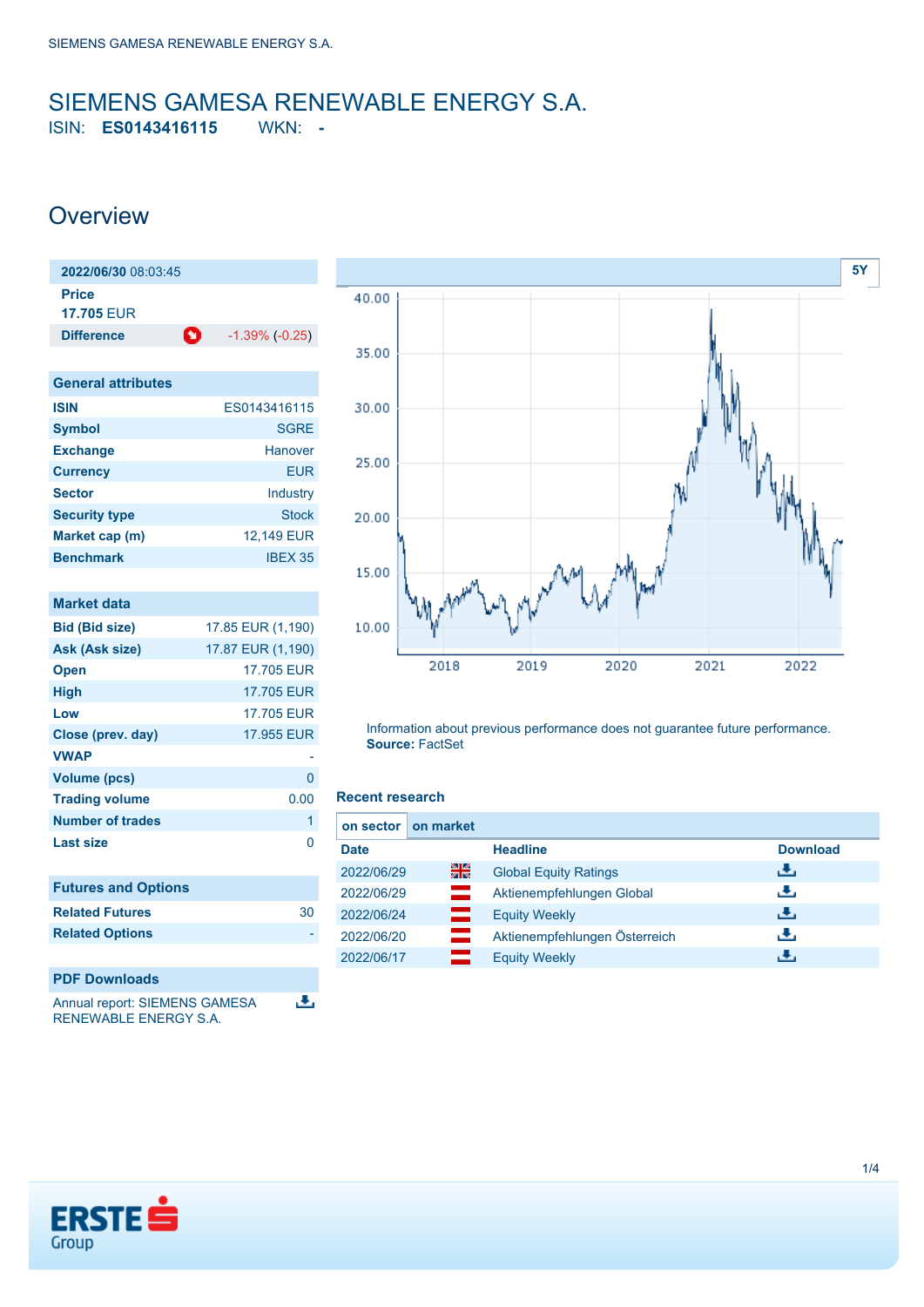# Details

**2022/06/30** 08:03:45 **Price**

**17.705** EUR

**Difference 1.39% (-0.25)** 

| <b>General attributes</b> |              |
|---------------------------|--------------|
| <b>ISIN</b>               | FS0143416115 |
| <b>Symbol</b>             | <b>SGRE</b>  |
| <b>Exchange</b>           | Hanover      |
| <b>Currency</b>           | <b>EUR</b>   |
| <b>Sector</b>             | Industry     |
| <b>Security type</b>      | <b>Stock</b> |
| Market cap (m)            | 12,149 EUR   |
| <b>Benchmark</b>          | IBFX 35      |

### **Market data**

| <b>Bid (Bid size)</b>   | 17.85 EUR (1,190) |
|-------------------------|-------------------|
| Ask (Ask size)          | 17.87 EUR (1,190) |
| <b>Open</b>             | 17.705 EUR        |
| <b>High</b>             | 17.705 EUR        |
| Low                     | 17.705 EUR        |
| Close (prev. day)       | 17.955 EUR        |
| <b>VWAP</b>             |                   |
| <b>Volume (pcs)</b>     | O                 |
| <b>Trading volume</b>   | 0.00              |
| <b>Number of trades</b> | 1                 |
| Last size               | ∩                 |

| <b>Performance and Risk</b> |           |           |           |  |
|-----------------------------|-----------|-----------|-----------|--|
|                             | 6M        | 1Y        | <b>3Y</b> |  |
| <b>Perf</b> (%)             | $-13.55%$ | $-37.29%$ | $+22.85%$ |  |
| Perf (abs.)                 | $-2.82$   | $-10.68$  | $+3.34$   |  |
| <b>Beta</b>                 | 0.84      | 0.78      | 0.78      |  |
| <b>Volatility</b>           | 64.50     | 57.57     | 49.90     |  |



Information about previous performance does not guarantee future performance. **Source:** FactSet

| <b>Price data</b>                                         |                         |
|-----------------------------------------------------------|-------------------------|
| $\emptyset$ price 5 days $\emptyset$ volume 5 days (pcs.) | 17.853 EUR (0)          |
| Ø price 30 days   Ø volume 30 days (pcs.)                 | 17.756 EUR (128)        |
| Ø price 100 days   Ø volume 100 days (pcs.)               | 16.855 EUR (112)        |
| Ø price 250 days   Ø volume 250 days (pcs.)               | 19.979 EUR (97)         |
| <b>YTD High   date</b>                                    | 21.650 EUR (2022/01/04) |
| <b>YTD Low   date</b>                                     | 12.805 EUR (2022/05/11) |
| 52 Weeks High   date                                      | 28.660 EUR (2021/06/30) |
| 52 Weeks Low   date                                       | 12.805 EUR (2022/05/11) |

**All listings for SIEMENS GAMESA RENEWABLE ENERGY S.A.**

| Exchange $\Box$       | <b>Date</b>    | <b>Time Price</b> |                       | <b>Trading</b><br>volume (mio.) | <b>Number of</b><br>trades |
|-----------------------|----------------|-------------------|-----------------------|---------------------------------|----------------------------|
| Xetra                 | 2022/<br>06/30 |                   | 09:04 17.87 EUR       | 0.00                            | 3                          |
| Vienna Stock Exchange | 2022/<br>06/30 |                   | 09:05 17.745 EUR 0.00 |                                 | 1                          |
| Tradegate             | 2022/<br>06/30 | 09:07             | 17,86 EUR             | 0.01                            | 4                          |
| <b>Stuttgart</b>      | 2022/<br>06/30 |                   | 08:04 17.595 EUR 0.00 |                                 | 1                          |
| <b>Munich</b>         | 2022/          |                   | 08:03 17.805 EUR 0.00 |                                 | 1                          |

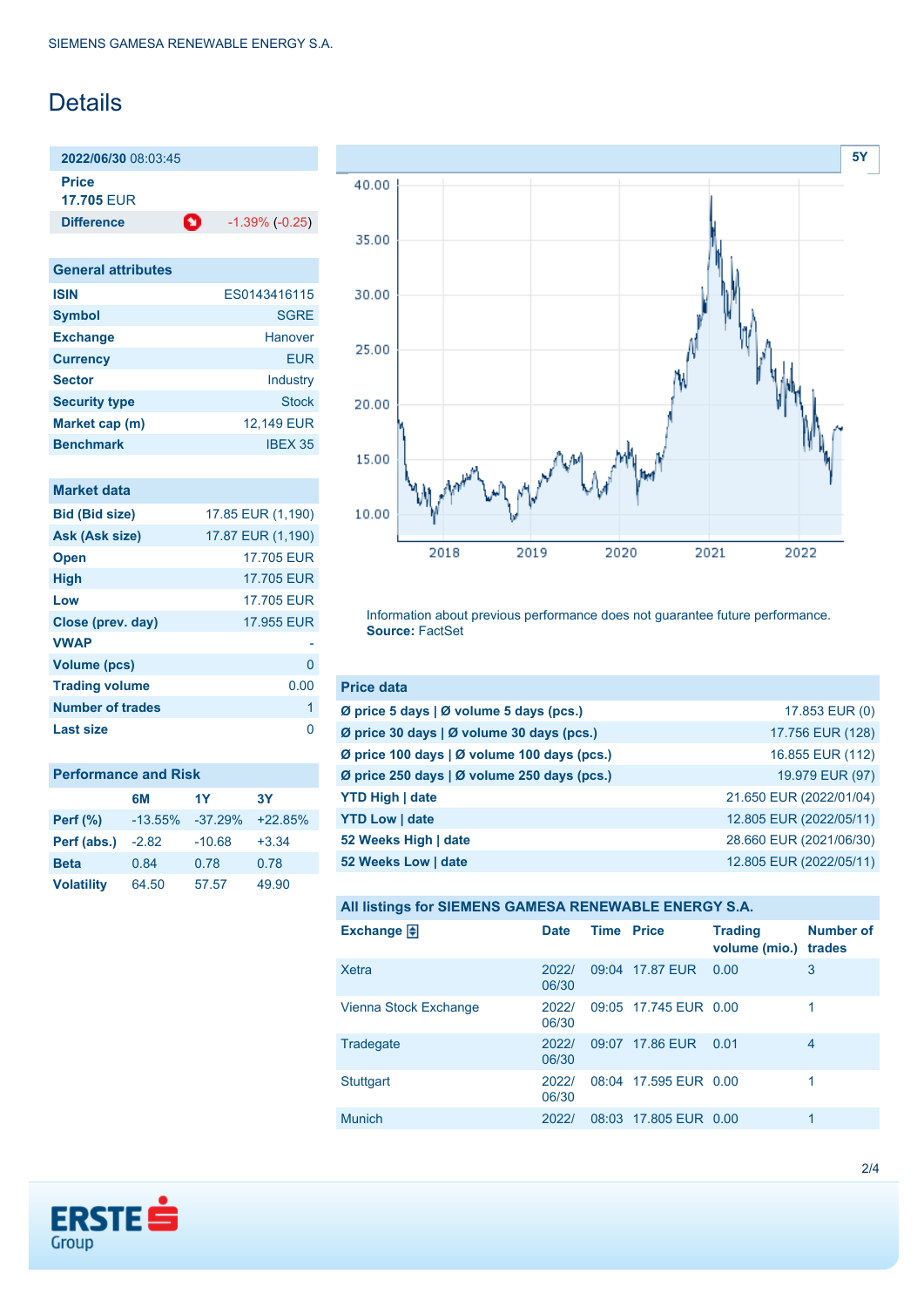|                                                                 | 06/30          |                        |      |             |
|-----------------------------------------------------------------|----------------|------------------------|------|-------------|
| <b>London Stock Exchange</b><br><b>European Trade Reporting</b> | 2022/<br>06/30 | 09:00 17.855 EUR 0.00  |      | $\mathbf 1$ |
| Hanover                                                         | 2022/<br>06/30 | 08:03 17.705 EUR 0.00  |      | 1           |
| Frankfurt                                                       | 2022/<br>06/30 | 08:12 17.615 EUR 0.00  |      | 1           |
| <b>FINRA other OTC Issues</b>                                   | 2022/<br>06/28 | 20:42 18.65 USD        | 0.02 | 5           |
| <b>Duesseldorf</b>                                              | 2022/<br>06/30 | 09:06 17.835 EUR 0.00  |      | 3           |
| <b>Berlin</b>                                                   | 2022/<br>06/30 | 08:07 17.73 EUR        | 0.00 | 1           |
| <b>BME Continuous Market</b>                                    | 2022/<br>06/29 | 17:38 17.845 EUR 74.54 |      | 2.772       |